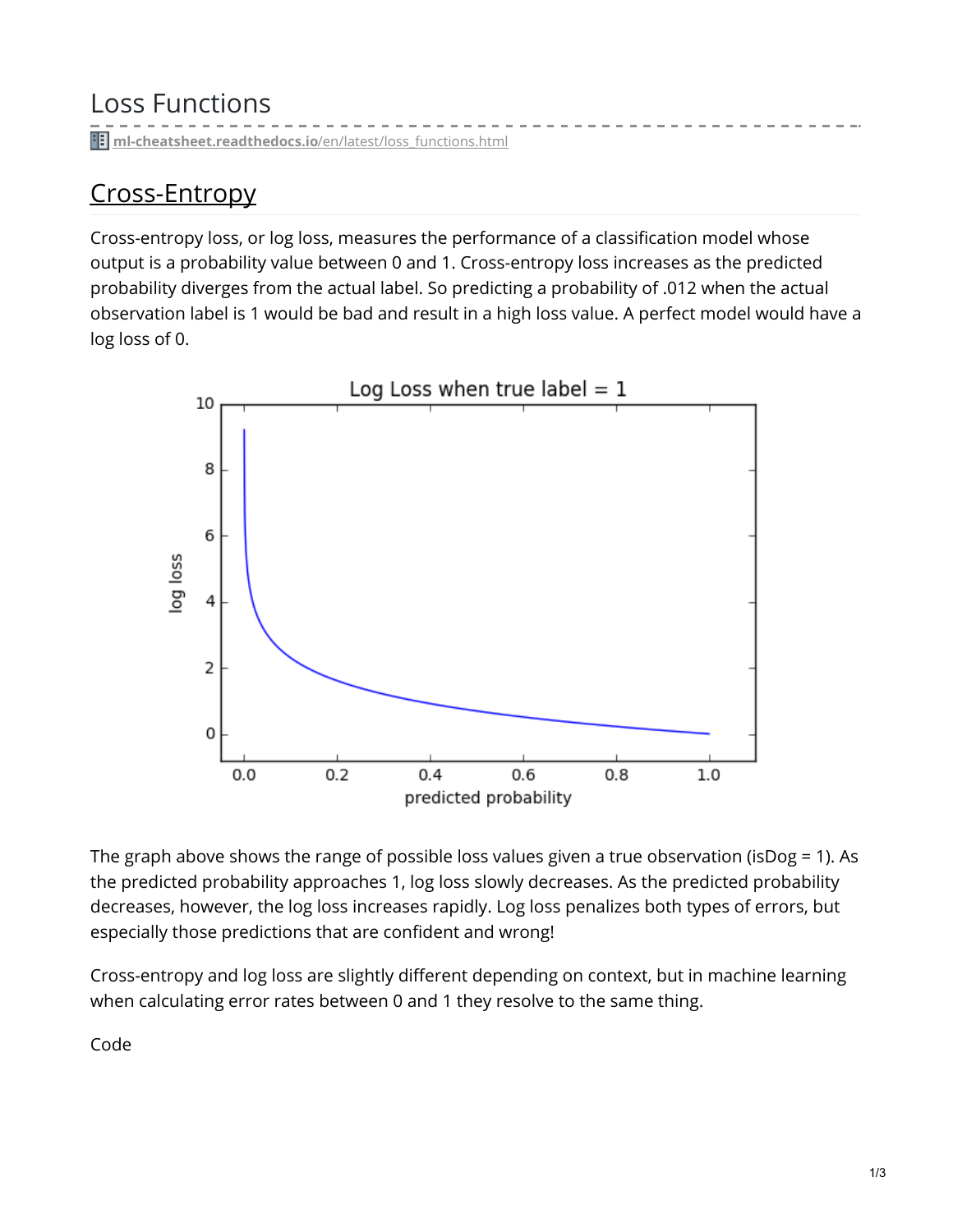```
def CrossEntropy(yHat, y):
  if y == 1:
   return -log(yHat)
  else:
   return -log(1 - yHat)
```
Math

In binary classification, where the number of classes MM equals 2, cross-entropy can be calculated as:

```
−(ylog(p)+(1−y)log(1−p))−(ylog(p)+(1−y)log(1−p))
If M>2M>2 (i.e. multiclass classification), we calculate a separate loss for each class label per
observation and sum the result.
```

```
−∑c=1Myo,clog(po,c)−∑c=1Myo,clog(po,c)
Note
```
- M number of classes (dog, cat, fish)
- log the natural log
- y binary indicator (0 or 1) if class label cc is the correct classification for observation oo
- p predicted probability observation oo is of class cc

#### **Hinge**

Used for classification.

Code

```
def Hinge(yHat, y):
  return np.max(0, 1 - yHat * y)
```
#### Huber

Typically used for regression. It's less sensitive to outliers than the MSE as it treats error as square only inside an interval.

```
Lδ={12(y−y^)2δ((y−y^)−12δ)if|(y−y^)|<δotherwiseLδ={12(y−y^)2if|(y−y^)|<δδ((y−y^)−12δ)otherwise
Code
```

```
def Huber(yHat, y, delta=1.):
  return np.where(np.abs(y-yHat) < delta,.5*(y-yHat)**2 , delta*(np.abs(y-yHat)-0.5*delta))
```
Further information can be found at Huber Loss in [Wikipedia](https://en.wikipedia.org/wiki/Huber_loss).

## Kullback-Leibler

Code